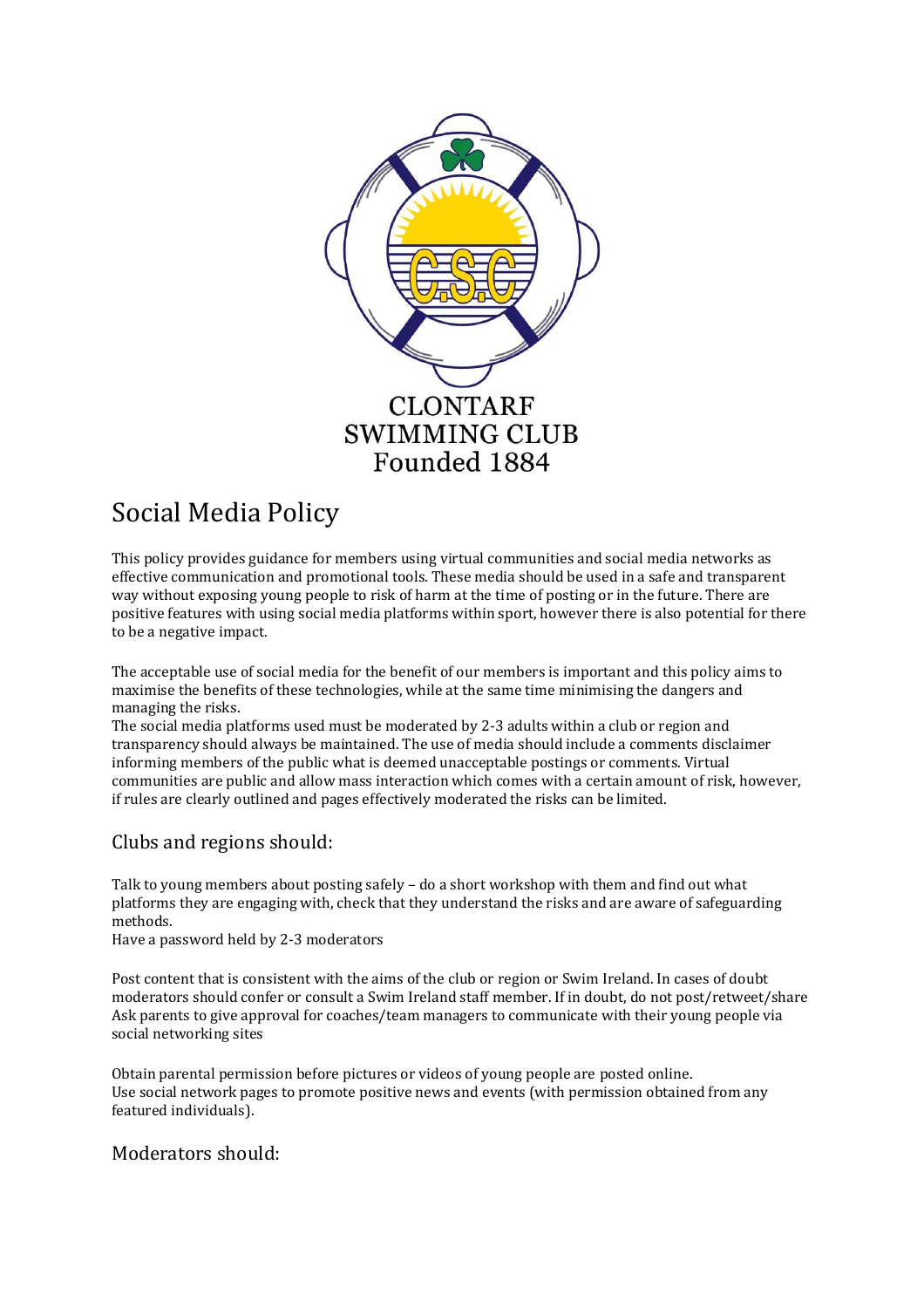Understand the social media platform and spend time familiarising themselves with its capabilities Activate privacy and location settings and ensure other members are aware of these and only activate the ones required.

Only connect with relevant and safe users/pages – connect with trusted pages or networks. Activity can be monitored first before connecting.

Be a good example by only posting appropriate information, videos, images etc. If there is any doubt check with the Filming and Photography Policy or take advice from the PR Department in Swim Ireland. Moderate comments and posts, do not delete them because you do not like them. If they are not in breach of the comment policy/disclaimer, offer alternative communication via phone/email if you need to follow up with any individual.

### Comment Policy/Disclaimer

This can be used as a comment policy or disclaimer:

"Posted comments and images do not necessarily represent the views of [CLUB/REGION]. External links on this page do not constitute official endorsement on behalf of [CLUB/REGION]. While we encourage fans to share thoughts and opinions on our Twitter/Facebook page, we expect that this will be done in a respectful manner, [CLUBREGION] does not agree with or endorse every comment that individuals post on our pages. Our goal is to share information with as many individuals as possible and our policy is to accept the majority of comments made to our profile. A comment will be deleted if it contains: hate speech, profanity, obscenity or vulgarity, nudity in profile pictures, defamation to a person or people, name calling and/or personal attacks, comments whose main purpose are to sell a product, and, comments that infringe on copyrights. All links posted as comments on [CLUB/REGION] posts will be reviewed and may be deleted, if deemed inappropriate. Repeated violations of the [CLUB/REGION] comment policy may cause the author to be blocked from our Twitter/Facebook account."

#### Using social media

Information posted to social media platforms may be public and viewed by anyone. This should encourage users to only post information they are comfortable sharing with strangers. However, young people do not always recognise the danger of sharing information with a stranger and will treat social media as a means of personal interaction by posting detailed information about themselves. Young people should be encouraged to be careful with the type of information they post to any site.

Club and regional pages are usually public to promote the sport and activities. Public sites should be used to post general information only and should not encourage personal conversation. Information should not contain personal facts or details and should be positive in nature. Even networking sites viewed by invitation only can be infiltrated by potential abusers. Parents should be encouraged to monitor content and any public interactions involving their children. Young people must be actively discouraged from having private conversations with unknown individuals or disclosing their mobile number, email or other contact information.

Young people should be able and encouraged to tell a trusted adult if any communication makes them feel uncomfortable. This should be highlighted by Children's Officers and coaches at squad/team meetings.

## Parents and Leaders

There is a briefing note available on the Swim Ireland website providing help with settings on various social media. This will be updated, and further information added as new platforms develop. It is the responsibility of leaders to ensure any interaction with young people on social media is with parental permission, for the purposes of participation and not for the personal gain of the leader. Any inappropriate or personal interaction with a member under 18 by a leader may be subject to disciplinary action.

# Cyberbullying